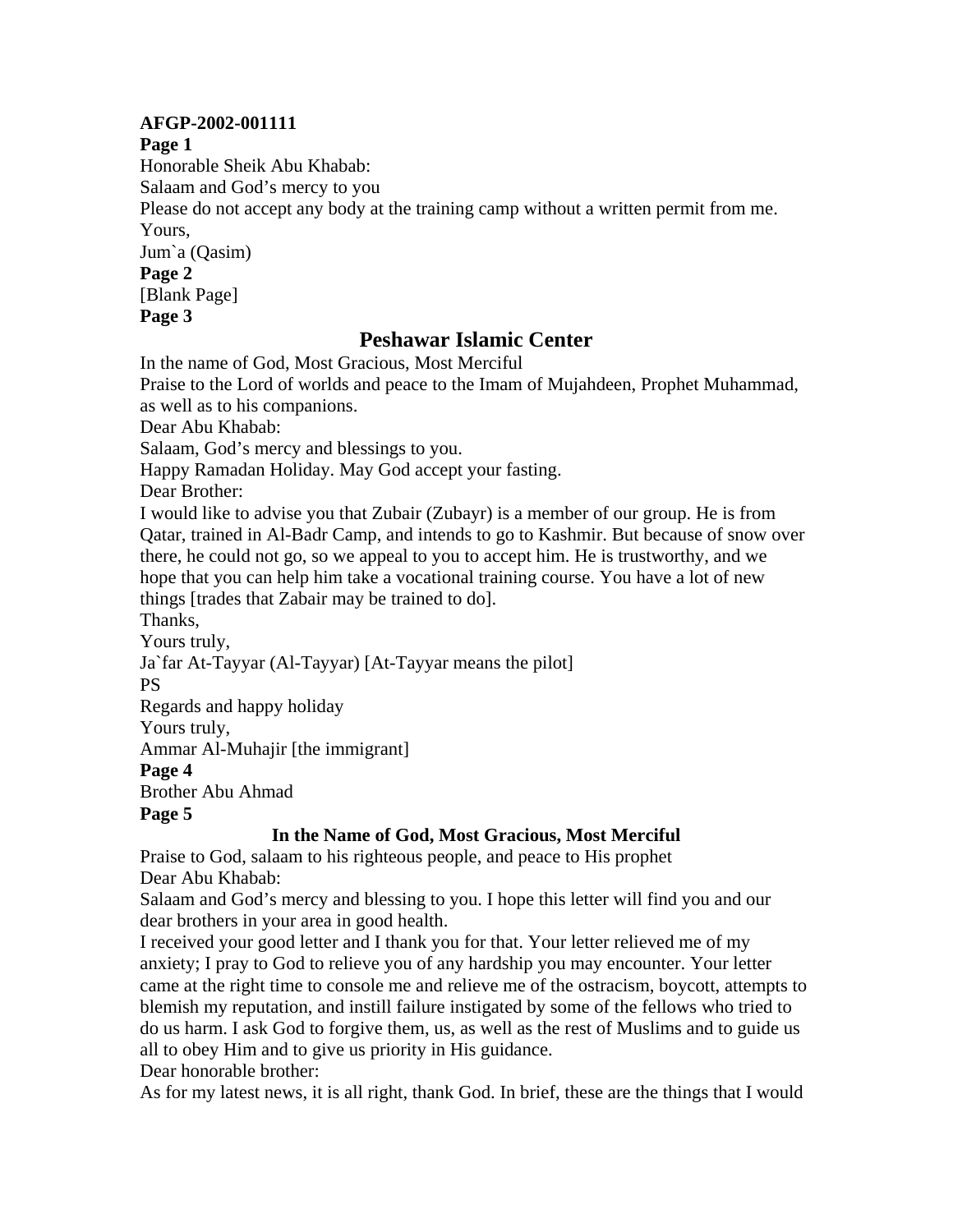like to talk to you about and I would like you to keep them between you and me. However, you may advise the brothers around you such as Abul Miqdad (Muqdad), Abul Baraa' (Abu Al-Bara') and others of the same caliber.

1- I went with Abul (Abu Al-) Harith and Abu Muhammad As-Souri (Al-Soury) to Kandahar. With God's blessing and prayers of good people like you, we were able to get a recommendation and permission from the Emir of the Faithful [the head of state], may God grant him and his companions guidance, and to the ministry of defense. The Emir, may God bless him, ordered the ministry of defense to provide us with an independent camp along with the required weapons and other requirements needed to establish our project. We are in the process of arranging these matters, and we will provide you with the details in time, God willing.

2- I stopped at Sheik Abu abdullah's group and met Abu Hafs and Aul Khair (Khayr). I gave my condolences to the Sheik on his misfortune and mishap, may God grant him peace of mind, and updated them of what we are up to. I suggested to open a new page of brotherhood and cooperation on what is good and pleases God, and I complained to them about the treatment of their fellows to us. Abu Hafs told me that he and the Sheik did not order this [mistreatment] or knew about it. Abu Hafs added that it must have been Muhammad's own initiative, and the latter did that without consulting with Abu Hafs or the Sheik. I asked him to let these fellows leave us alone, and he promised to do that. However, he asked us to cancel the project altogether and that he will be competing [talking] with them [about the project]. I refused his suggestion, however, I offered to cooperate with him in any way he wants but he cannot cancel our project or any other body's project. The meeting ended with good and brotherly feeling. Abu Hafs promised to convey my friendly letter and initiative to the Sheik, and I pray to God to save us all from conspiracies and schism. 3- With respect to the meeting I invited you to, most of the brothers [fellows], requested postponing it. Some of them indicated that they would attend at a later date. Accordingly, I decided to postpone it and divide it into two parts: one part in Kabul for our young men and those in surrounding areas and the other part in Jalalabad for anybody who likes to meet there. I hope I can finalize that in a week to ten days, God willing, thereby saving the inconvenience and troubles of travel, and this way we can learn from you when we meet you there.

#### **Page 6**

4- In general, our situation is all right; God helped us by having Taliban facilitate our efforts and provide us with the necessary resources. Now, we pray to God to support us with His and the believers' victory. Accordingly, we hereby ask you to pray for us and invite young men to come over for training, working and cooperating with us. We will provide you with the training program and activities after getting the resources they promised to provide us with.

• I am sending you brother Nasir who will explain to you the latest developments in our situation. He will be accompanied by a Pakistani who is a Balloushi fellow (Aman Allah). I hope that you will take special care of the latter because he has good relations with the Balloushis, Afghanis, Pakistanis, and Iranians. Nasir will explain this to you, God willing.

• Abu Muhammad As-Souri [Al-Souri - the Syrian] is conveying his best regards to you. He advised me to talk to you about the Pakistani fellow who has been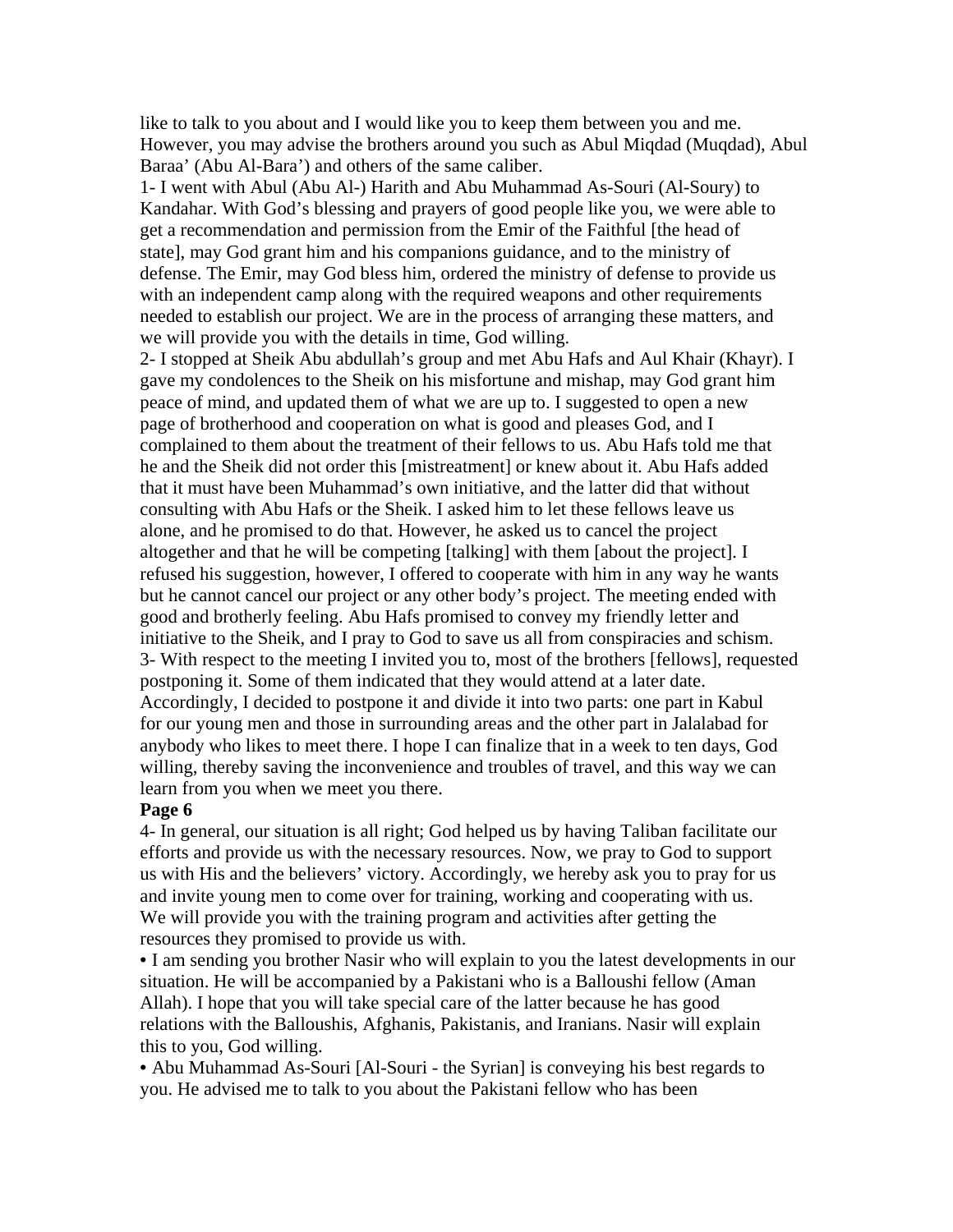accompanying you for a long time. If that is possible and if he is willing to cooperate and fight with Taliban, send him over because we will need him for a while. • In conclusion, Abul Harith, other fellows, and I would like to convey to you our best regards. Please send our salaam to Abul Muqdad (Miqdad), Abul Baraa', and the fellows in your area, and please keep us in mind in your prayers. We pray to God to grant you speedy recovery because we heard that you were ill. I advise you not to attach little importance to the air raids and these debacles, which you are very well aware of. A teacher usually becomes accustomed to teaching, and then the unexpected happens, God forbid. We pray to God to be Kind to us. Your brother, who is seeking God's mercy Abu Mus`ab As-Souri [Al-Souri – Al-Soury] Kabul 4/7/99 Honorable brother Abu Khabab Sender: Abu Mus`ab Al-Soury

#### **Page 7**

#### **In the name of God, Most Gracious, Most Merciful**

Praise to God; peace to his righteous people and to His prophet Dear Abu Khabab: Salaam, God's mercy and blessings to you. I hope that you, your family, and the fellows in your area are doing well.

Dear brother: I was supposed to visit you, and I will try to do that within the next week, God willing, to discuss with you several issues and update you about the situation and other conditions.

I received military assistance from Taliban for the camp and administrative assistance from the fellows over here. The frontier will be administered by the people coming to the frontier. I received from them a portion of rations (rice, sugar, tea, butter, and flour) in addition to 60,000 [rupees] every week for each member of the family. This has been issued on weekly basis, thank God. However, the third family did not come. Their allowance remains with me, so I prayed to God to guide me as to what to do with it, and accordingly, I decided to send it you. Thus, you have with me a quantity of weekly rations and funds. I want to check with you to see if it is all right to get an official document issued in your name showing that your family is working with us and it is currently residing in Jalalabad. If God so desires, we may be able to get assistance for your camp as we did for ours by making some arrangement that we will be talking about later. If you are able to travel, it will be good to visit us, but if you are tired, I will try to visit you and bring down the items for you in a week time, God willing.

### **Page 8**

I would like to ask you about two fellows working with me; one of them is from Uganda and the other is a Yemeni. They want to join your assemblage course, but they do not have any money with them. Do you have a space for two persons without charging them any fees, and if that is impossible, what is the lowest possible amount required by each one so that we can provide for them despite our difficult conditions. Please send me your reply with the person delivering this letter to you, and when will the course start. If the starting date is close, I will bring them with me when I visit you next week, God willing. Regards to you and to Abul Bara' and all other friends.

Peace, God's mercy and blessings to you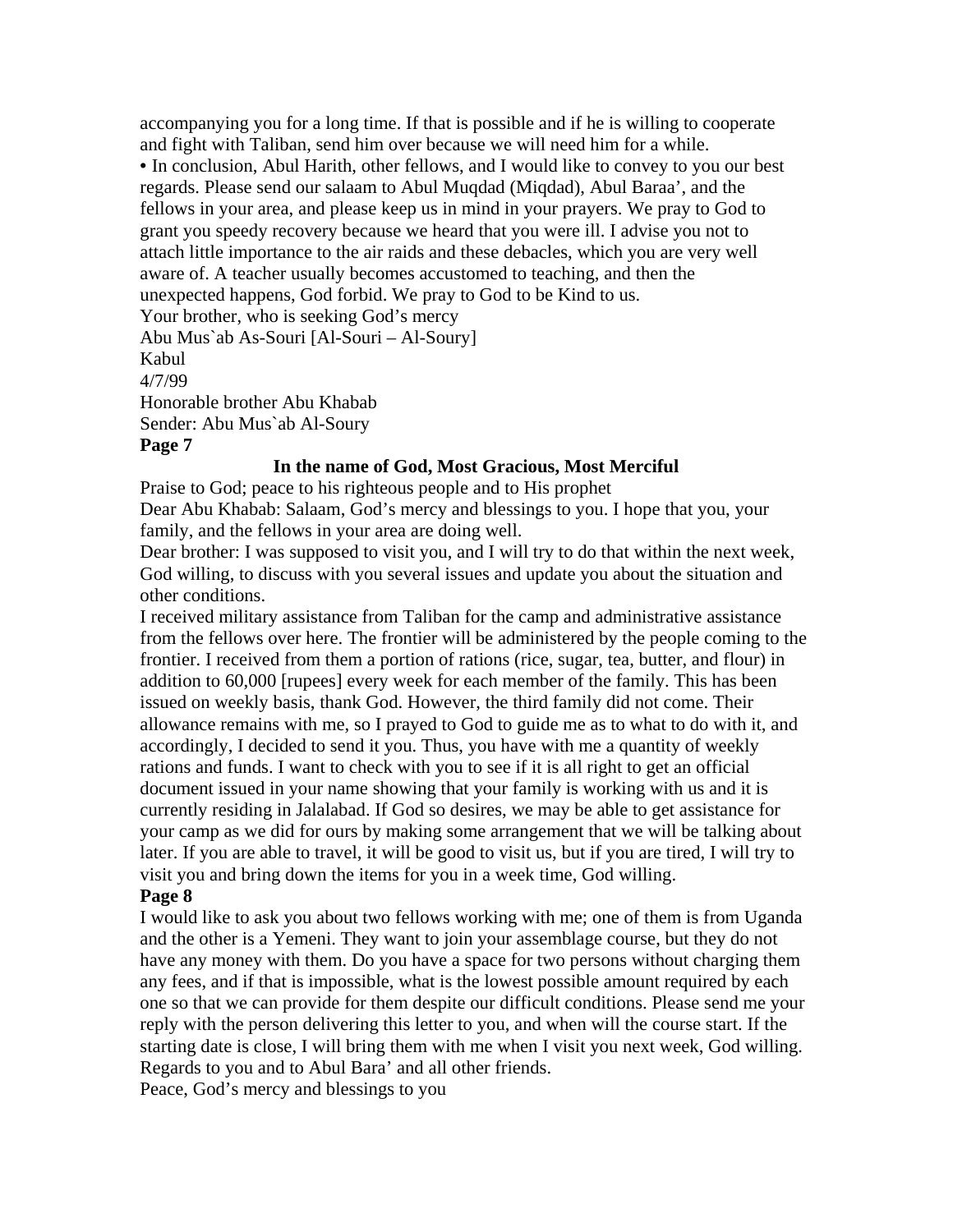PS: Khabab visited me and was impressed by the camp. I offered him to stay for some time to work with me and to study. However, he suddenly decided to travel to Mazar-e Sharif. I tried to advise him and have him change his mind and consult with you. He told me that he wrote you a letter, and then he left, but he has not come back yet. I wish him good luck. That's all I know about him.

Peace and God's mercy and blessings to you

Your brother,

Abu Mus`ab Al-Soory (Souri) [the Syrian]

## **Page 9**

Jalalabad

To: Abu Khabab Al-Masri [The Egyptian]

Doronto Camp

# Jalalabad

**Page 10** 

To the hands of Mr. Abu Khabab

# **Page 11**

Afghanistan Islamic Emirate

Intelligence [Information] Main Office

Dear honorable brother Abu Khabab;

Salaam:

I have received your letter and I have discussed the subject of the house with Mawlawi [title?] Abd Al-Rasheed and all I have with me now is the car.

Signature

Ihsan Allah

[Stamp]: Malawi Ihsan Allah

[The rest of the Information on the stamp is unclear]

# **Page 12**

Dear honorable brother Abu Khabab;

Peace and God's mercy and blessings be upon you

We have arrived at Kabul, thank God, and the situations are good. We went to Malawi Ihasan Allah, who is a respectable brother, and talked with him and advised him of the letter, and I am responding to you [regarding this matter] in this letter. I am sending you this amount of money for repairing the car in your possession along with this letter, which our honorable brother, Abu Humam, who is one of the fellows, will be carrying to you. Please send me a letter with Abu Humam to advise me of Abu Khabab's subject and what has been done in this subject (the subject of Abu Abd Al-Rahman [unintelligible]).

Please convey our salaam to your family. All brothers over here are sending you their regards.

Thanks,

From:

Abu Osama [Signature] 8/10/1998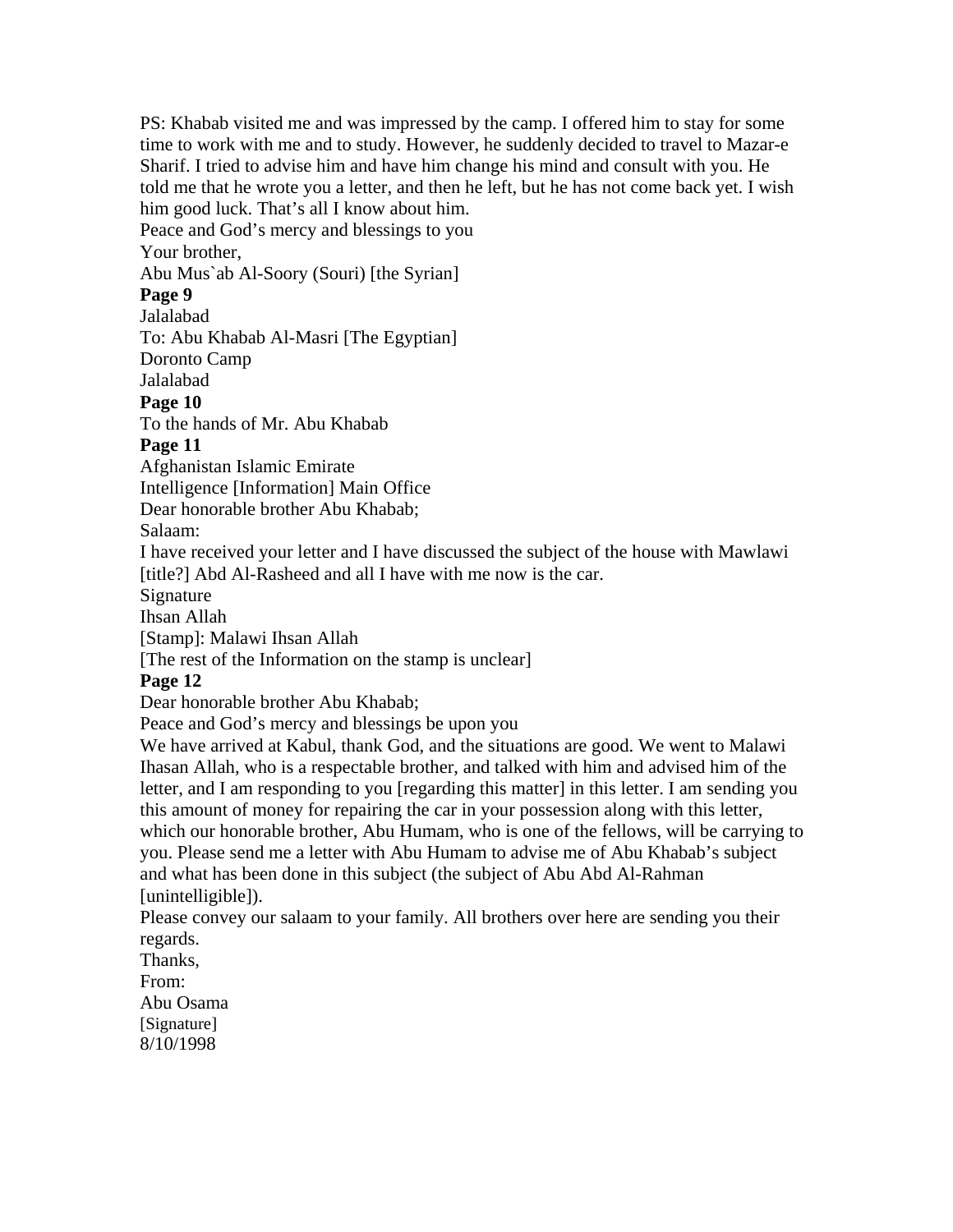### **Page 13&14**

#### **In the Name of God, Most Gracious, Most Merciful**

Praise to God, and salvation and peace to the prophet, Muhammad. Dear honorable brother Abu Ahmad:

Salaam and God's peace and blessings be unto you

I have sent you Khalid, who came [with recommendation] from Abu Al-Harith, and both are doing well, thank God. Khalid has a vacation for 20 days, and as you may know the situation of students is very difficult, so I appeal to you to take care of him and give him a special thing [some money] because he does not have any thing [money] now. If you don't mind appoint a person to tutor him and give him a concentrated special course because these brothers are thinking of doing something in Palestine, and you will be rewarded by God for doing that, God willing.

With regard to electricity, try to use aerial wires; I found good wires over here, but transporting them is very difficult, and Muhammad Shah will explain that to you. In conclusion, I would like to convey my regards to the fellows in your area and congratulations for the new baby. Don't forget to write for us to tell us how you are doing.

Your brother Abd Al-Sameeh [Signature] **Page 15**  Mullah Saheb Habib Akhend **Page 16**  [Blank page] **Page 17 The Islamic Movement of Uzbekistan**  No. 384 Office: Deputy Director Date: 12/12/1982 AH **In the Name of God, Most Gracious, Most Merciful**  Brother Abu Omar: Peace and God's Mercy and blessings be unto you We are sending you Islam Al-Sheeshani [from Chechnya] for military training, and we hope that you will take care of him. Salaam and God's mercy and blessings be unto you Your brother, Abu Uns Farghani [Signature and seal of the above movement] **Page 18**  [Blank page]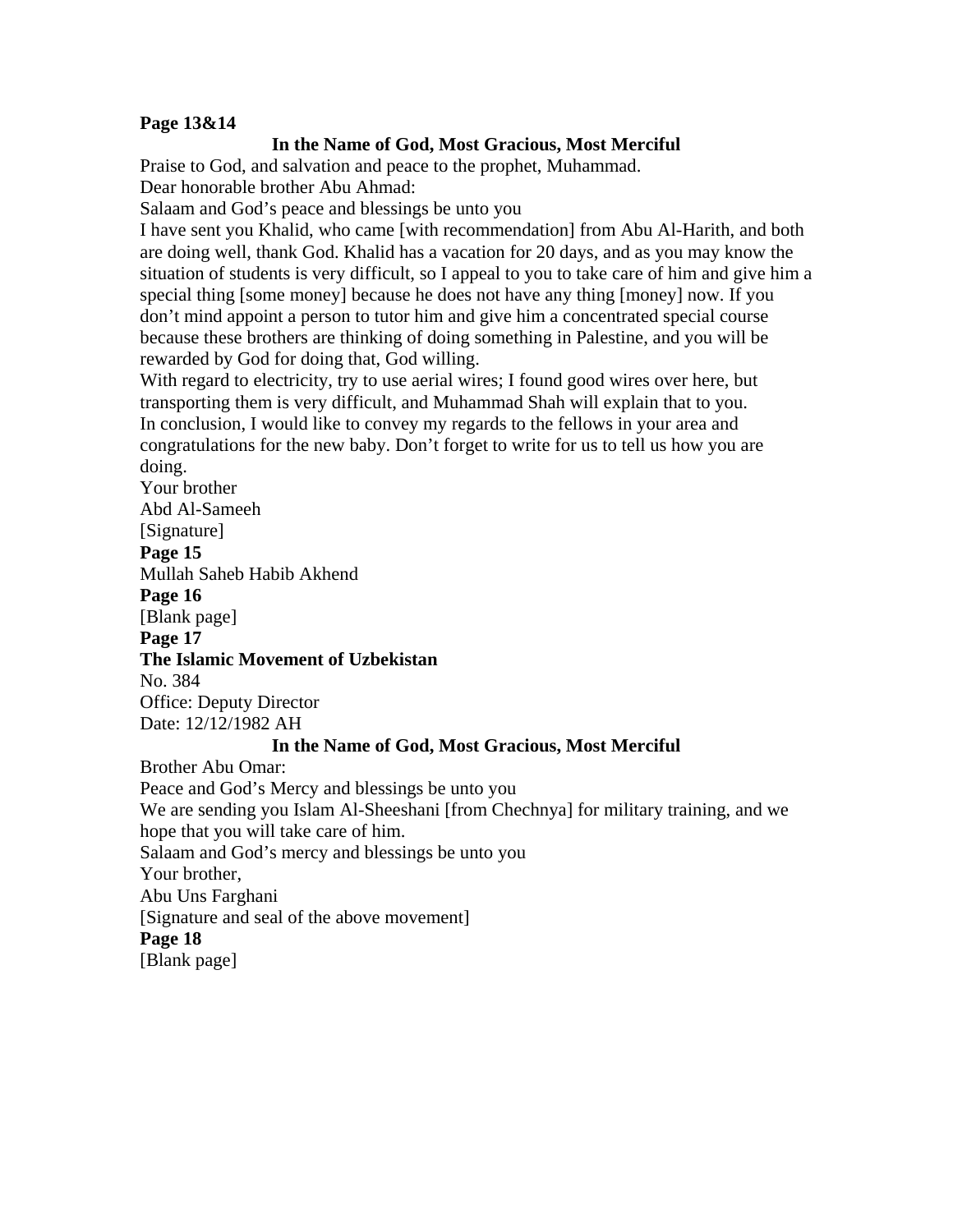#### **Page 19**

#### **The Islamic Movement of Uzbekistan**

No. 685

Office: Deputy Director

Date:

In the Name of God, Most Gracious, Most Merciful

Dear brother Abu Khabab:

Salaam and God's mercy and blessings be unto you

We are sending to you Hamza Darweesh for training and receiving regular lessons.

We hope that you will take care of him.

Peace and God's mercy and blessings be upon you.

Your brother:

Abu Uns Farghani

[Seal and Signature]

**Page 20** 

[Blank page]

**Page 21** 

### **In the Name of God, Most Gracious, Most Merciful**

Honorable brother Abu Khabab, may God be with you

Salaam and God's mercy and blessing be unto you

May God bless you and grant you reunion, and we also pray that you will be blessed with good offspring, Amen.

When I came back from my trip, I heard about some of the incidents that took place between you and the brothers. I was very upset about what you did.

I am going to mention some of these matters, and I hope that you can explain your point of view with respect to these issues by writing a detailed letter because I won't be able to see you.

1- Regarding the tickets: I obtained 75,000 rupees for you and your family's trip to Egypt. I learned that you did not submit the voucher to the accountant, and that you made reservations for 40,000 rupees and kept the remainder claiming that you have the right to do so. We believe that you do not have the right to do that and a brother should take only what he needs for the trip. I would like you to know that we have never given such an amount to any one else at all.

Abu Obaida [Obayda] issued this amount for you under great legal [Shari`a] stress. Accordingly, I hope that you meet with the accountant and give him a copy of airplane tickets as well as the remaining amount.

2- Also with respect to the air conditioning unit, you have not been charged 20,000 rupees for it, and I believe that we won't be able to get together until next summer. As you may know the furniture used by brothers in Al-Qaeda is not considered a private property for anyone, but rather a trust. This is the adopted norm; brothers are allowed to use the furniture until they leave, at which time they should return it. 3- Regarding the salary, you may also know that you added an amount of 3000 rupees to the salary for three months during your sick-leave period. I met you and told you that you are not entitled for that, and that you have to check with Abu Obaida on that. You told me that you were in need of money. I responded by telling you to send the money back to us, and we will help with whatever we can. Immediately, the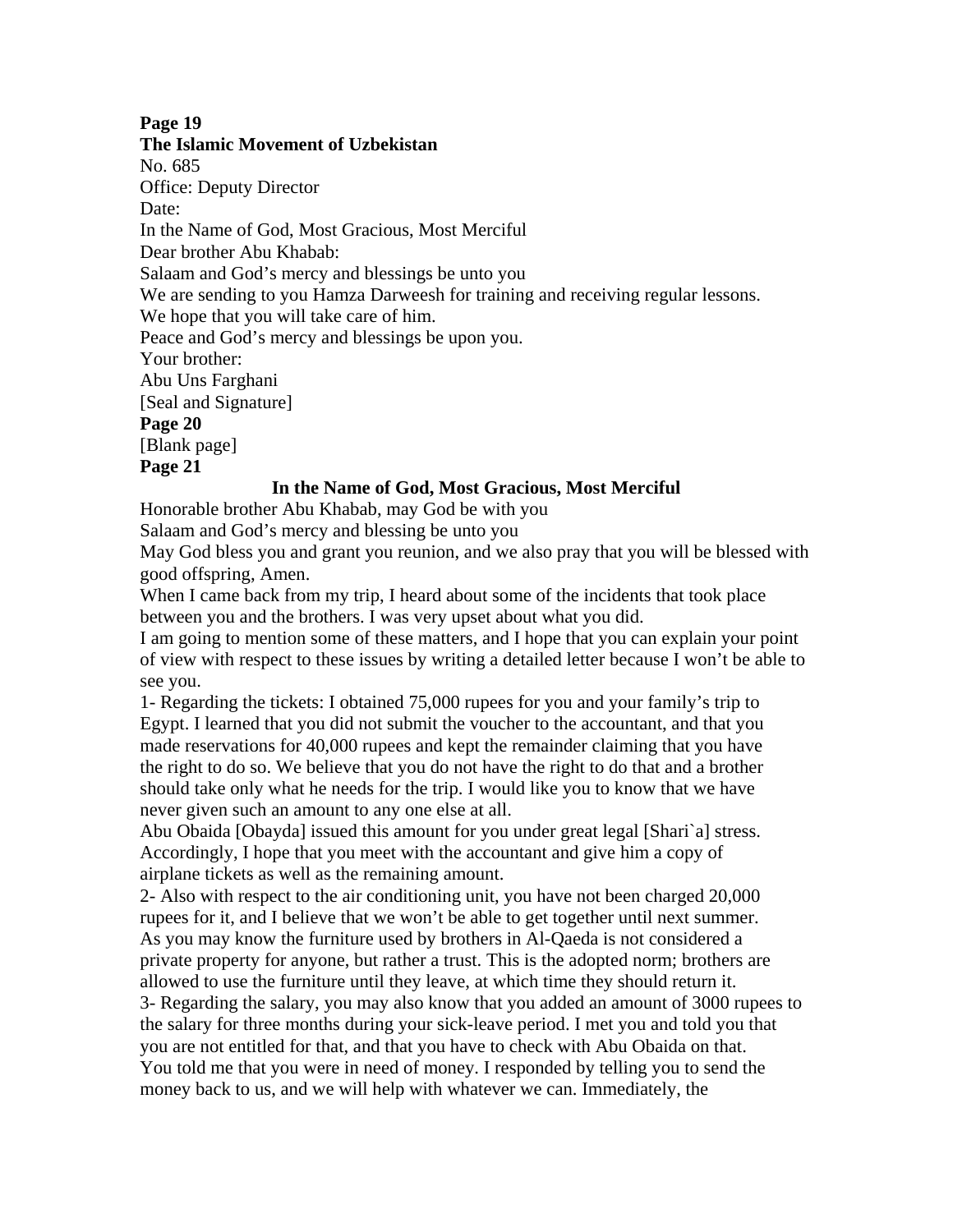following day, as I recall, I sent 15,000 rupees as an aid provided that you remit the amount that was added to the salary. I waited but you did not send us the money back, so please explain this issue with the accountant or with brother Othman. **Page 22** 

4- I also heard that you went to the Shari`a Institute and took the memos pertaining to the specialization [courses]. You have no right to do that; these [memos] belong to the work assets of the institute whether they were photocopies or [originals] assigned to you during work. We would like you to explain this issue as well.

5- Please turn over the car to brother Othman at Al-Qaeda guesthouse. This is an order since you are one of Al-Qaeda personnel. Moreover, turn the memos back to where they belong, at the institute.

You know very well - may God have mercy on you and us - that we are both equally responsible for the aforementioned amounts of money.

I would like to remind you that you pledged allegiance in front of me to Abu Obaida. I would like to remind you and myself of the punishment for any violation whether in allegiance or in concealed intentions.

I pray to God to grant you and me sincerity.

6- I learned that brother Othman made an independent judgement that I do not have to be present. I would like in this regard to advise you of what is taking place at the present time. I learned that you talked to him in a threatening manner. This should not have been done because we are all brothers in the eyes of God, and if you believe that you were treated unjustly, all that you have to do is to check with official brothers about you feelings.

God knows that we should be very careful not to do any injustice to anyone. We also pray to God to guide us all to the right path.

Your brother

Abu Hafs

### **Page 23**

### **Al-Qaeda**

From: Abu Hafs

To: Abu Khabab

This is to advise you that I have given brother Abu Al-Miqdad (Abul Muqdad) about 19,500 [rupees], and that's all we have now. When we get more money, we will pay the remainder, God willing.

• As for travelling to Lahore, we prefer that only one of you go because of the austerity situation we are experiencing at this time.

• As for going to [Tourkhom??], you may be accompanied by brother Abu Al-Miqdad if you think you need him.

May God reward you well

Your brother,

Abu Hafs

[Signature]

Regarding the 9000 rupees, which were deducted from the 50,000 rupees, we hope that you remit them to us if that is possible.

Abu Hafs

[Signature]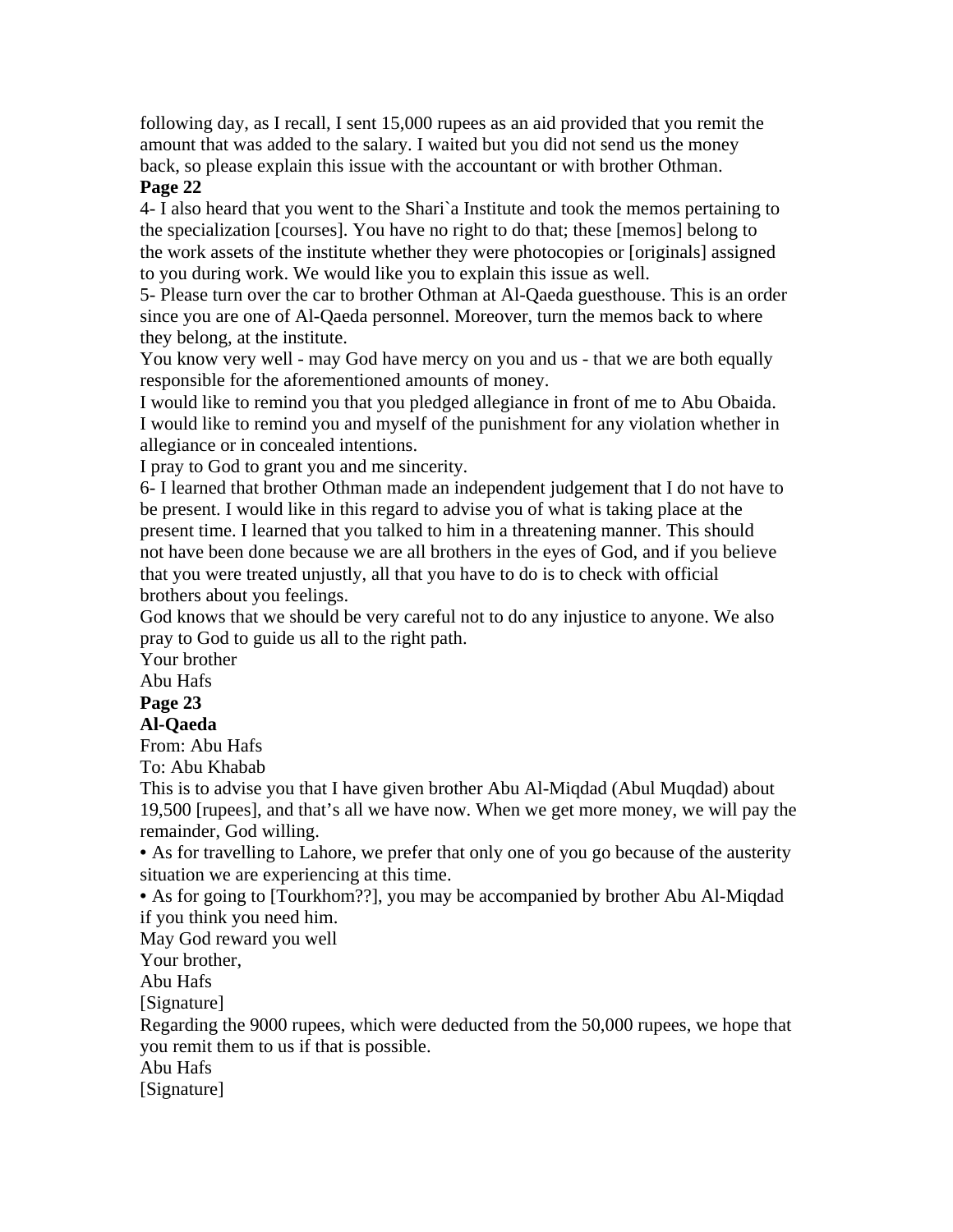## **Page 24**

[Blank page] **Page 25** 

## **Al-Qaeda**

Dear honorable brother Abu Khabab:

This is to advise you that the room will be ready after the 20th of this month because the tenant was late in receiving the new residence. God willing, when it is ready, we will let you know.

It is possible that some of the brothers will come to you to ask for some items. I hope that you don't deal with any one of them whether they have written requests or by verbal messages unless they have a written message from me for the interest of our mission as a whole.

Your brother, Abu Hafs **Page 26**  Abu Khabab **Page 27** 

### **In the Name of God, Most Gracious, Most Merciful**

Al-Qaeda

Date: 9/10/1409 AH

Dear honorable brother Abu Khabab:

Please prepare a quantity of 20-30 grams of mercury filaments. Brother Abu Obaida wants it as soon as possible. We will send them over tomorrow morning, so please send it with the courier of this message or with anyone capable of sending it.

Your brother; Izziddeen [Signature]

**Page 28**  [Blank page]

**Page 29** 

## **In the Name of God, Most Gracious, Most Merciful**

Al-Qaeda Date: 12/08/1958 Praise to the Lord of worlds Dear brother Abu Khabab: Salaam Talha is coming to you. Please teach him what you have been taught and achieved. May God reward you well. Your brother Abu Obaida 12/5/1958 **Page 30**  [Blank page]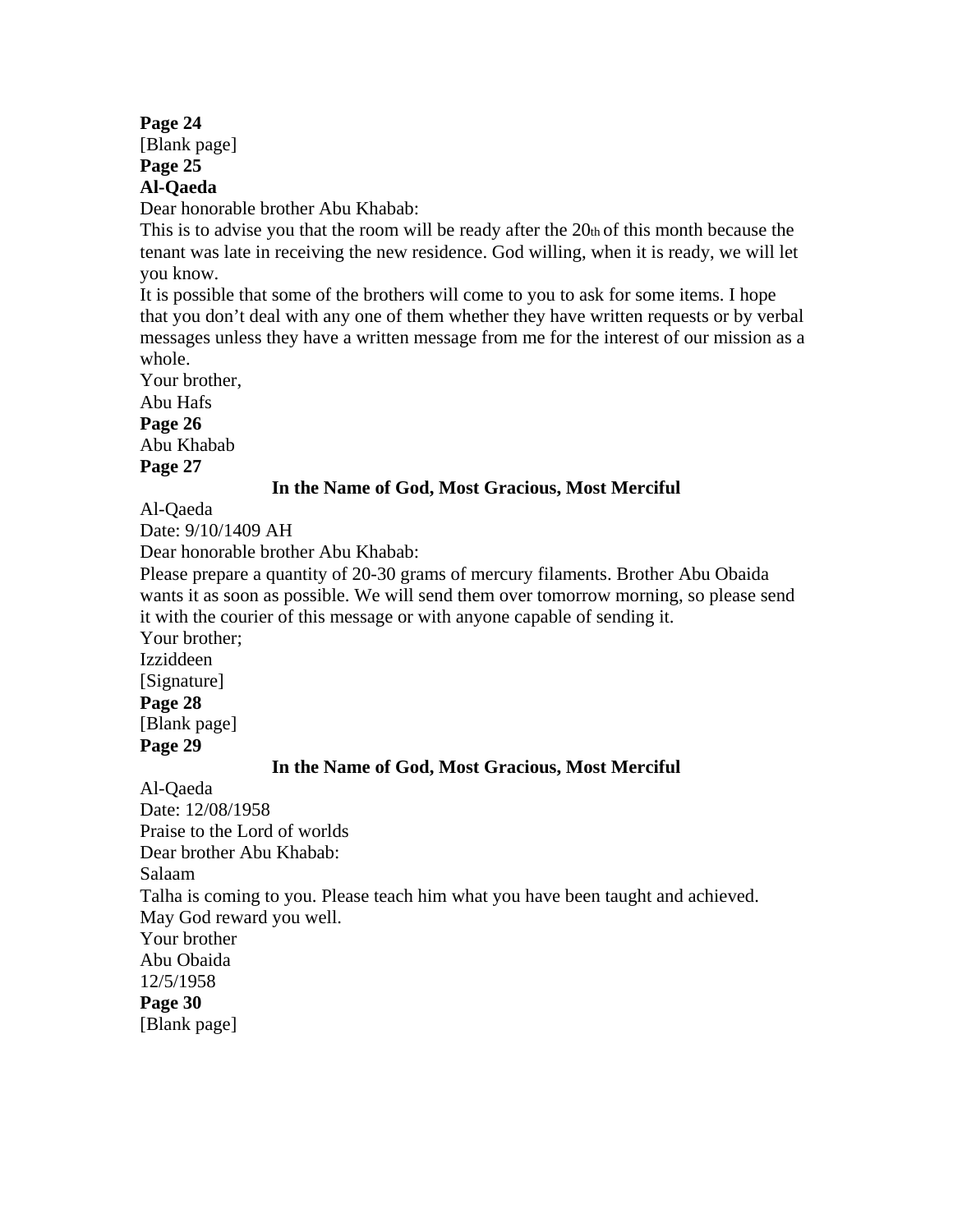### **Page 31**

#### **In the Name of God, Most Gracious, Most Merciful**

Institute of Arabic Studies in Afghanistan

Honorable brother Abu Amr;

Peace and God's mercy and blessings be upon you

Please be advised that we permitted Abu Ameen (Amin) to leave the institute to enroll in Abu Khabab's course in compliance with his wish.

We issued this statement for him upon his request.

Regards Your brother; Abu Hafs 5/20/1421 AH **Page 32**  [Blank page] **Page 33** 

#### **In the Name of God, Most Gracious, Most Merciful**

Honorable brother Abu Hafs

Peace and God's mercy and blessings be upon you

I am sending you this letter so that you may not forget in this turbulence of events what we have agreed upon regarding the [airplane] tickets and the car. As for the tickets, I hope that you expedite sending their prices since I have other things that need to be done with respect to these tickets. If this is possible, please bring the money today.

Note: You ought to know that we spent some of our own money to bring the family over as we have already agreed upon. The money that you have covers the round-trip tickets from Peshawar to Alexandria and vice versa.

I hope that you can come over, or [otherwise] advise me in detail.

Abu Khabab

[Signature]

#### **Page 34**

Dear brother Abu Khabab;

1- Be advised that we are waiting for Abu Obadaida. He has not come over yet to sign the check, and when he comes, we will, God willing, send it to you directly.

2- Concerning the car, we have agreed with Abd Al-Haleem on every thing. The car needs some repairs, which we will take care of, and then he will bring it to us. Your brother;

Abu Hafs

[Signature]

**Page 35** 

#### **In the Name of God, Most Gracious, Most Merciful**

[Islamic greetings]

Dear brother Abu Khabab

We pray for God to grant you recovery and guidance.

Forgive me, brother, for not visiting you until now. We pray to God to reward us all, to grant us patience and to render this endeavor for His sake.

The Prophet says, "Deeds are based on intentions, and every person gets the results of what he intends to do. He who emigrates for the sake of God, his trip will be for God and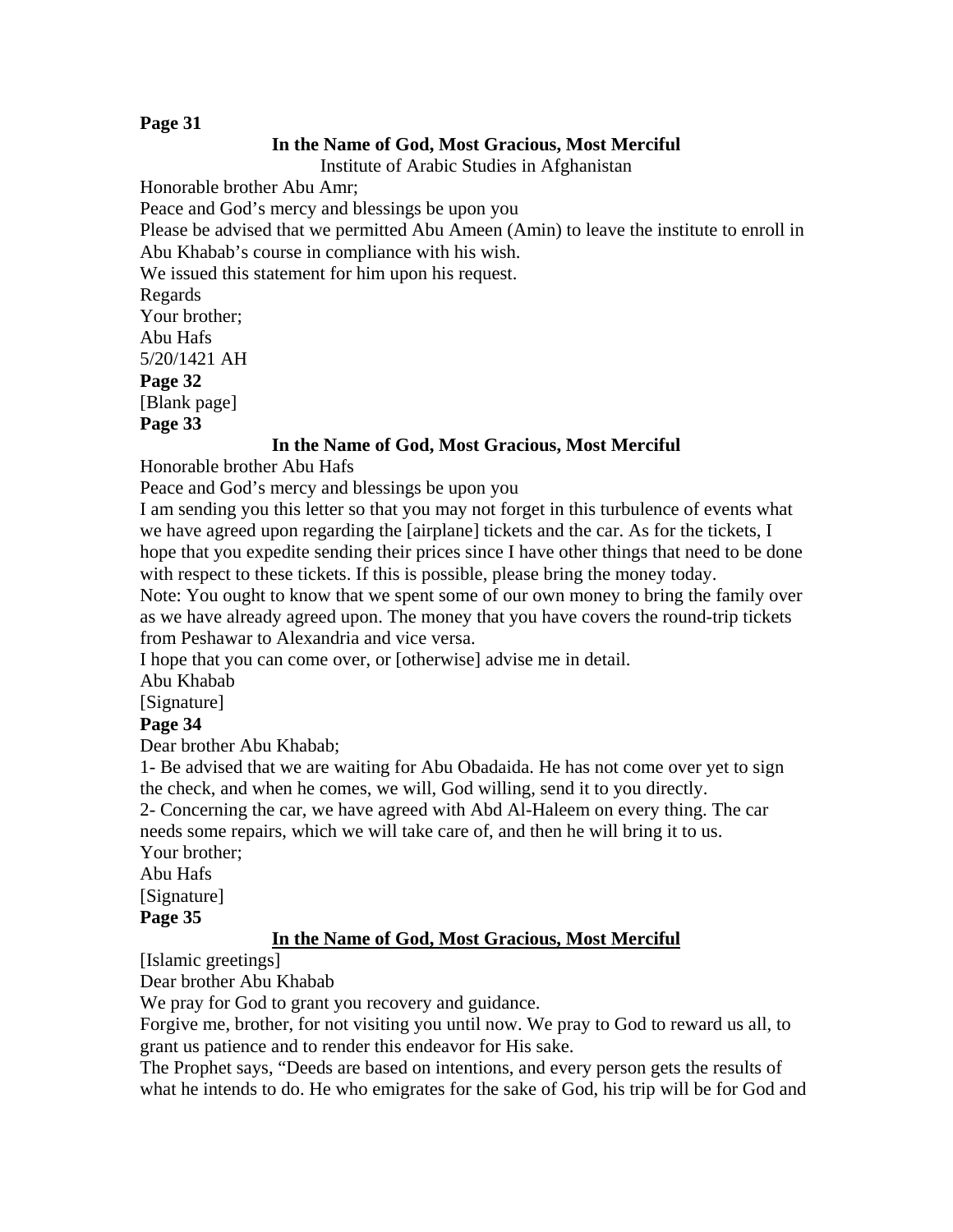His Prophet, and he who emigrates for a worldly purpose or a woman to get married with, then his trip will yield the worldly results which were behind his intentions."

We pray to God to grant you and us earnestness in making our emigration to this country for His sake.

I meant to write you a detailed letter about the "condition" [air conditions??]. I received some news about this matter and I was very saddened by it. I talked with his brother, Muhammad Yasir, about this subject, and he will explain to you the situation in detail. We will be paying you a visit soon, God willing.

Peace and God's mercy and blessings be upon you.

Abu Hafs

[Signature]

## **Page 36**

[Blank page] **Page 37** 

### **In the Name of God, Most Gracious, Most Merciful**

Dear honorable brother Abu Hafs

Peace and God's mercy and blessings be upon you; praise to the Lord and peace and salvation to His prophet.

I have not received my salary for three months and I am 6 months late in paying my rent. I am sending you this letter as a reminder because you told me that Muhammad Yasir is too bashful to tell any thing. You also told me to remind you, and this is a reminder. May God reward you well.

**Page 38** 

To: Brother Abu Hafs **Page 39**

## **Afghanistan Islamic Emirate**

Intelligence [Information] Main Office

Praise be to the Lord of worlds and peace and salvation to His honorable prophet Peace and God's mercy and blessings be upon you

I hope that this letter will find you in the best of health. As for us, we are doing well, thank God.

Dear brother,

As you may know, my brother has been engaged and the date for the wedding is drawing closer, and we need some money ---[the next two lines are not clear].

Your brother,

Malawi Ihsan – Sarmaday Office

## **Page 40**

[Two unclear lines]

### **Page 41**

## **In the Name of God, Most Gracious, Most Merciful**

Date: 8/14/1421 Islamic Greetings Dear brother Abu Khabab; The following brothers will be coming over to you: 1- Abu Al-Bara' [Baraa'] Al-Abeeny